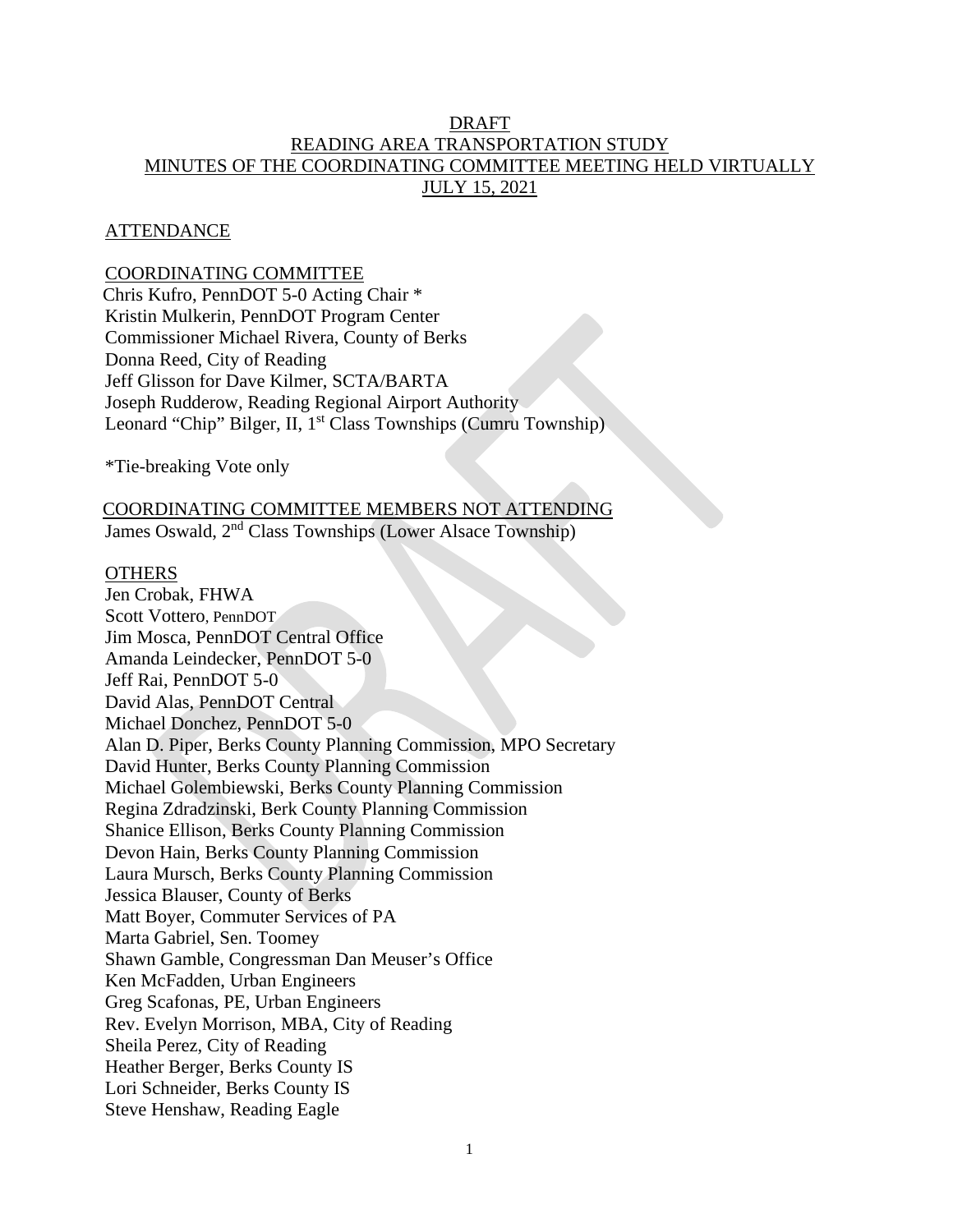## 1. CALL TO ORDER

Mr. Piper took a verbal roll call of the Committee members. Acting Chairman Kufro then called the meeting to order at 1:00 p.m.

## 2. BUSINESS FROM THE FLOOR

 Ms. Reed stated that there are concerns about large truck traffic deviating off the prescribed route to the Amazon Warehouse in Muhlenberg Township through residential city streets to the Rt. 12/Rt. 6l area. She wanted to know if this issue should be addressed at this meeting. She is hoping for a meeting between Muhlenberg Township and the City of Reading to help with this situation. Acting Chairman Kufro said that, unless there is a specific truck restriction on the roads being used, it would be difficult to do anything. Ms. Reed said the road is posted on River Road in both the Muhlenberg and Reading sections. Acting Chairman Kufro said that if the trucks are on posted roads, then it is an enforcement issue. Ms. Reed said she will contact both areas and see what can be done.

## 3. REVIEW AND APPROVAL OF THE MINUTES OF COORDINATING COMMITTEE MEETING OF MAY 20, 2021

Acting Chairman Kufro asked if there were any questions or comments on the May 20, 2021 Coordinating Committee meeting minutes. There were no questions or comments.

MOTION: Ms. Reed made a motion to approve the May 20, 2021 Coordinating Committee meeting minutes. Mr. McKeon seconded the motion and it passed unanimously.

## 4. PENNDOT REQUESTED AMENDMENTS/MODIFICATIONS TO FFY 2021-2024 TIP

Mr. Donchez gave an update on PennDOT's requested Amendments/Modifications to FFY 2021-2024 TIP from April 24, 202l to July 2, 2021.

- There were no Amendments.
- There were four (4) Administrative Actions and one (1) Statewide Administrative Action– each of these involve shifting funding among existing projects to reflect current needs.

Mr. Donchez stated that Administrative Action #3 deals with the Stony Run Valley Road over Maiden Creek. There is a Preliminary Engineering cost increase on this, which is a result of the scope change on this particular project. The project was originally identified as a super structure replacement. Based upon recent information received on the bridge status, the project should be changed to a complete bridge replacement. The increase is to address additional design services needed for the scope change on the project.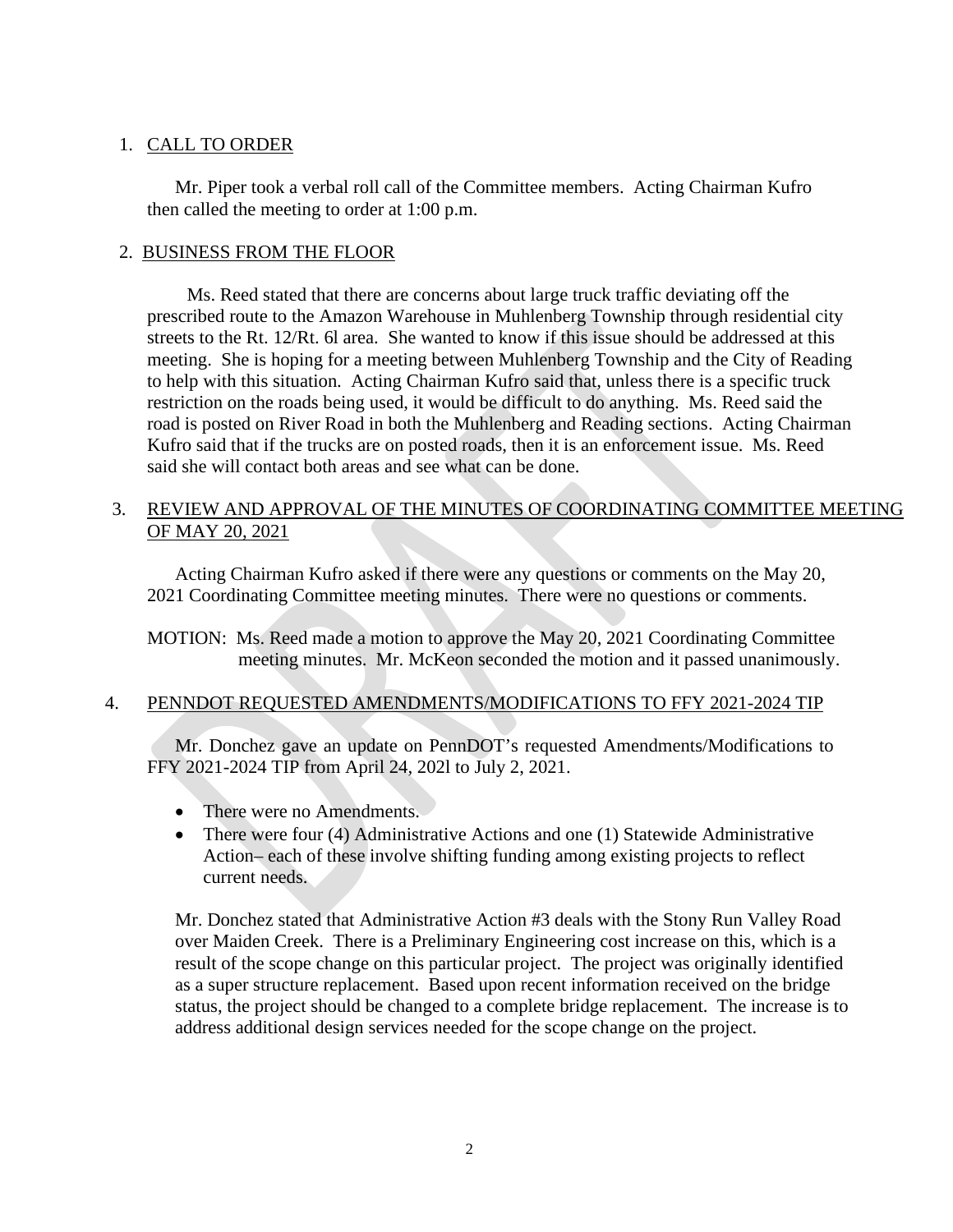#### 5. SCTA REQUESTED MODIFICATIONS TO FFY 2021-2024 TIP

Mr. Glisson stated that the Transit TIP Administrative Actions have been processed through the staff and PennDOT. The changes made in funding for the listed projects were to reflect the proposed and approved program of projects for this Federal Fiscal Year utilizing the Federal 5307 funds and 5339 funds for vehicle replacement. The remarks include more detail regarding the changes. These are all Administrative Actions and require no action.

### 13. MAJOR PROJECT STATUS REPORT

 This item was moved up on the agenda to accommodate PennDOT's Design Team presentation of the update on the S.R. 222, Section 28M Widening Project.

 This project covers the S.R. 222 section south of the Kutztown Bypass coming into Maidencreek. The plan is to have a public plans presentation/meeting in the fall. The Design Team was asked to give this group a preview of where the project stands.

 Mr. Ken McFadden, the project manager for the consulting firm, Urban Engineers, began the presentation. He stated that the project consists of a 4.5 mile stretch along US 222 in Berks County. It starts at the Schaeffer Road intersection where a roundabout is currently under construction, as part of the 22S project. It will travel northbound and tie into the Rt. 662 roundabout and then into the Kutztown Bypass from the northern end.

 The existing US 222 is posted at 55 mph and consists of one 11 ft. travel lane in each direction with 8 ft. outside shoulders and an 11ft. 2-way left lane turn lane. It is classified as a rural principle arterial with a 27,000 vehicle ADT with 20% trucks.

 The purpose of this project is to address traffic congestion, improve safety, and make it more efficient for the traveling public. The need for this project is that crash rates are well above the statewide averages. Rear and head-on collisions along this corridor are 2.5 times higher than the state average. 20% of the vehicles on this roadway are trucks which account for l5% of the vehicles involved in the crashes, which is about 3 times the state average. Pleasant Hill Road has been identified as a crash-cluster location, which is 6 times higher than the state average. Fatal crashes along this road are twice as likely than comparable state roads. Level of service on this corridor is currently an E, which is means there is increased congestion and the volumes are approaching capacity. By 2046, the level of service will be even lower, borderline failing.

 Mr. McFadden said that some of the environmental features along this corridor are constraints. US 222 bisects the Richmond-Maxatawny Rural Historic District, where the entire project is located. There are two individually National Register eligible properties; Kauffman Farm at Pleasant Hill and Hoch Farm, located approximately  $\frac{1}{4}$  mile north of Rt. 662.

There are cemeteries along the corridor at the beginning of the project; the Berks County Memorial Gardens and Kirby Cemetery, which is north of Pleasant Hill. Phase 1 Archaeological testing is complete with a recommendation to advance Phase 2 testing at the Stanley Kirby Farm and at the Merkel Farm, north of Krause Road.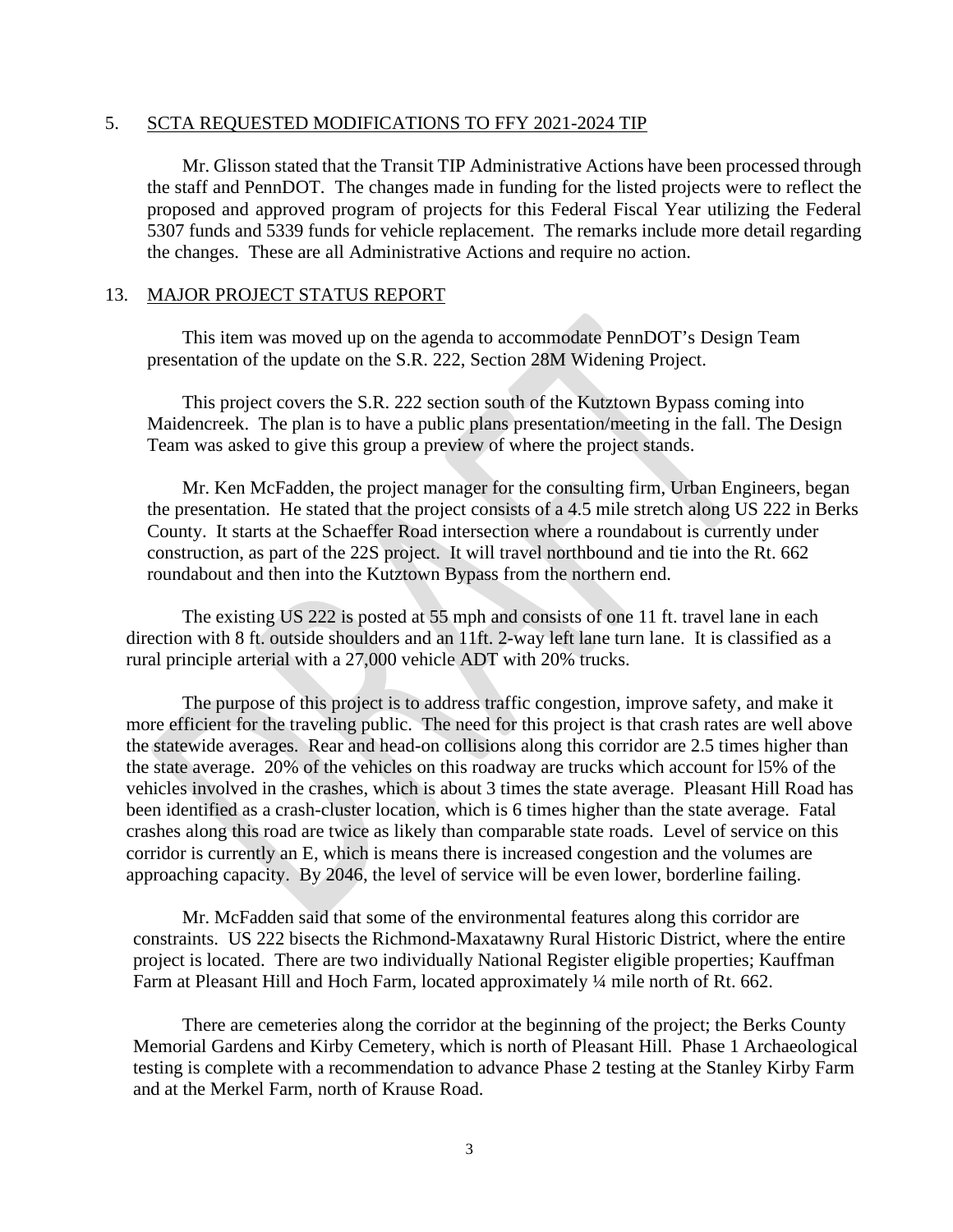There are twenty- two farming operations along the corridor, numerous agricultural conservation easements, agricultural security areas, and wetlands. Moselem Creek, at the north end of the corridor is designated as high-quality water. As well, where the bridge passes over the Moselem Creek the wetlands are considered exceptional value.

 An alternative analysis was done to identify the preferred alignment that addressed both safety and mobility along the corridor while minimizing the environmental and community impacts. A four-lane roadway is the approved alternative. This would consist of two 12-foot lanes in each direction, two ten-foot outside shoulders, a four-foot wide inside shoulder in each direction, and a two-foot concrete barrier down the middle. There will be no left turn lanes along Rt. 222 from the side roads. There will be dedicated right turn lanes at six side roads for a total width of 78 ft.

There will be two hybrid roundabouts which will consist of two lanes along US 222 and one lane through the side roads. The inside lane in the roundabouts will be 14 feet wide and the outside lane will be 17 feet wide. The thru lane will be 18 feet wide along the corridor. These hybrid roundabouts will be located at Pleasant Hill Road and at Richmond Road and will be a case 2 approach. This means the roundabout can accommodate a trailer length of 53 feet, where the wheelbase matches 62 feet.

 There will be no pedestrian crossing at the Pleasant Hill roundabout but that could change. The impact to Kauffman Farm has been minimized. There will be pedestrian crossing at the Richmond Road roundabout. There are school/pedestrian crossings there currently for the Mennonite children using the school and for farm equipment. At the end of the project, there is a barrier tying into the Kutztown Bypass. A spur is being added to Ramp A allowing for U-turns to be made since there are no opportunities for turns from Rt. 662 to the bypass.

 Lighting is recommended and will be designed at each roundabout. PennDOT will be approaching the townships. Usually, PennDOT will pay for the light installation. They will reach out to the local government to come up with an agreement/maintenance/energy plan. If the local government does not want to pay, PennDOT will install the empty conduits to provide the local government an opportunity to install lighting later.

 There is an opportunity for landscaping at the roundabouts including signage, sidewalks, and pedestrian access.

 The first thing to do during construction is to install the roundabouts while maintaining the one lane of traffic that currently exists now. When they are constructed, one lane of traffic in both directions will be maintained on US 222. There will be a barrier so no left-hand turns can be made. Detours are not anticipated during construction.

 The project is in Preliminary Design and there will be a public meeting scheduled in the fall of 2021. Phase 2 Archaeological testing will be conducted in late summer/early fall of this year. Final Preliminary Design will be given to PennDOT for review and approval and is anticipated to be completed in early spring 2022. The let date is March 2024 and is anticipated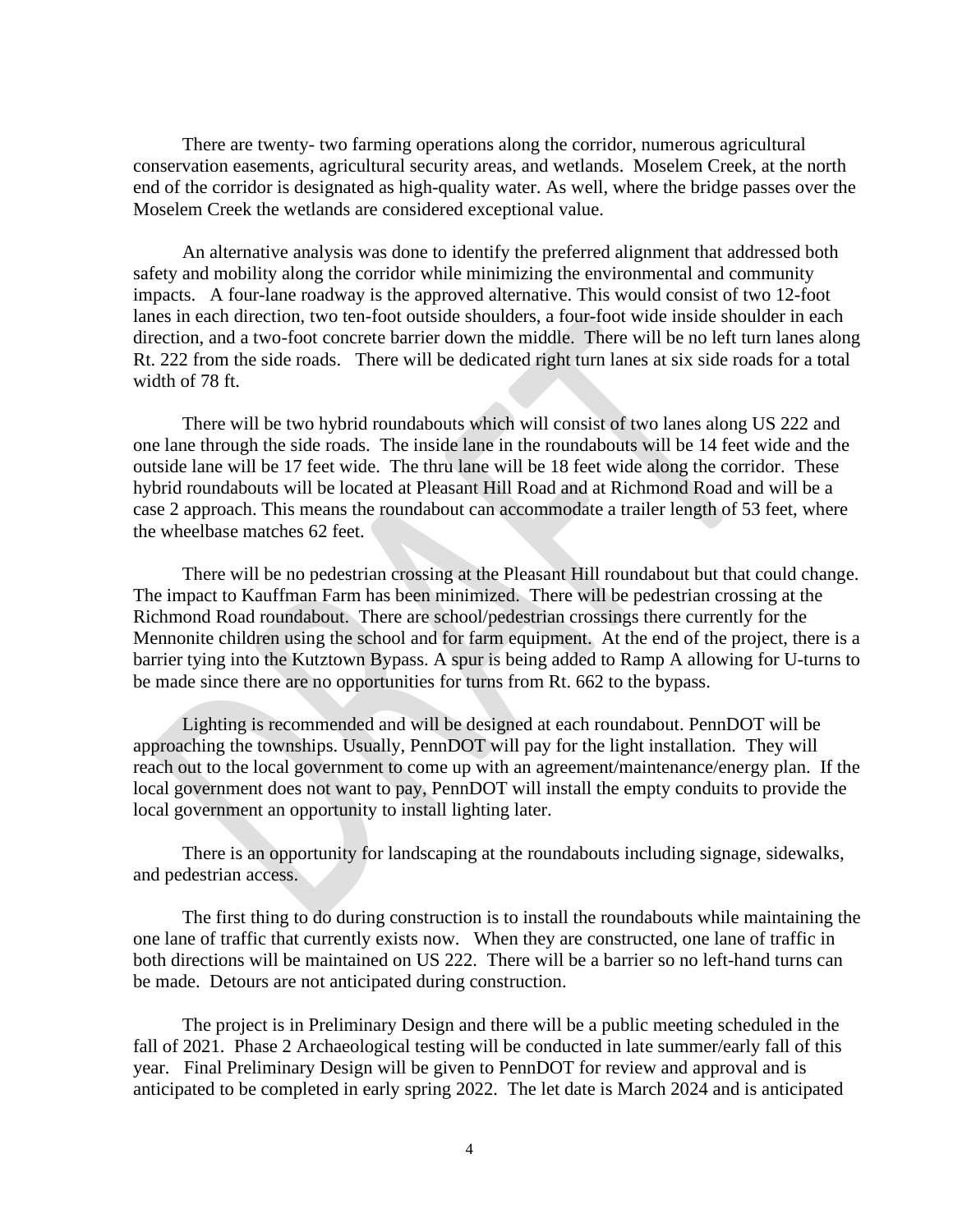to require two construction seasons to complete. This project is anticipated to be completed in 2026.

 Mr. Rudderow asked if there will be signals along the corridor. Mr. McFadden said there will be no traffic signals along the corridor. There will be a 4-lane roadway with roundabouts at Pleasant Hill Road and Richmond Road. Mr. Rudderow asked if there will be restricted turning on any of the roads that don't have roundabouts. Mr. McFadden said there will be no left turn lanes within this corridor. It will be right turn everywhere.

 Mr. Piper asked for a copy of the presentation to give to the members. Acting Chairman Kufro asked Mr. McFadden to send him the link.

Mr. Golembiewski stated that it was mentioned that there will be no pedestrian accommodation plan for Pleasant Hill Road. His concern is with bicyclist accommodations. There are Mennonites in that area that do ride their bicycles on that corridor. Residents are concerned at the new roundabout on Rt. 183 by the airport with having to be forced into the lane of traffic with their bicycles and are not comfortable with that situation. In this particular corridor, with two lanes of traffic including tractor trailers, there will need to be bicycle accommodations at those roundabouts. Mr. McFadden said they will be reaching out to the local townships as the design progresses. The Design Team will be presenting the roundabout projects to them and talk about their desire for pedestrian crossing specifically at Pleasant Hill Road. They have already planned on providing pedestrian access at Richmond Road. As far as the bicycle lane, the outside shoulders are being widened to 10-feet to accommodate the horse and buggy traffic that currently exists. Bicyclists will also be able to use the wider outside shoulders. At Richmond Road, bicyclists will be able to cross like a pedestrian if they are not comfortable using the lane in the roundabout. He will not promise a pedestrian access at Pleasant Hill Road if the township is against it.

Mr. Piper gave an update on the Major Project Status Report.

#### 6. REVIEW/APPROVAL OF FTA COMPLIANT DRAFT TITLE VI PROGRAM

 Mr. Golembiewski stated that formal notification was received in March 2021 regarding the results of our MPO Certification Review. FTA officials submitted one Corrective Action noting that we did not have an FTA compliant Title VI Program. It requires that any program using Federal funding does not discriminate based on race, color, or national origin. The documents we produced met the policies, procedures, and items that FHWA officials required. However, because we receive FTA funding through PennDOT, we are also subject to their (FTA) regulations which require that all of those items, which we already had, be combined into one, cohesive program and submitted to PennDOT.

 Back in March 2021, this body approved our response to that Corrective Action which is the development of a Draft Title VI Program. This document, including appendices, is over 200 pages long with the meat of this program located in the first 12 pages. The program gives a brief introduction to RATS and the makeup of the committees. An overview of the Title VI requirements (Civil Rights Act of 1964) is included.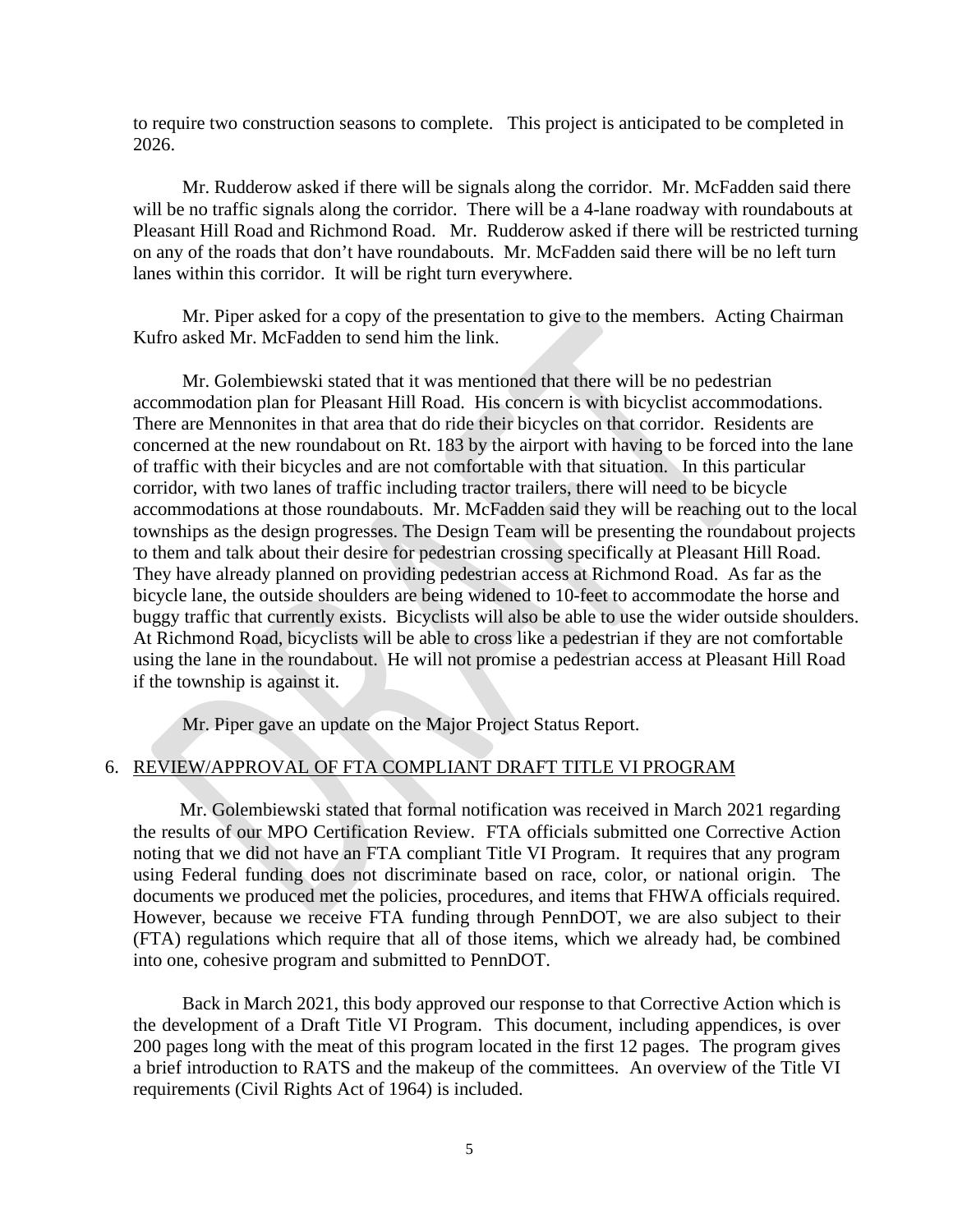Mr. Golembiewski stated that Title VI and Environmental Justice are similar. However, under FTA regulations, they are strict in keeping Title VI separate from Environmental Justice. Environmental Justice incorporates all the other unique communities into non-discrimination. There are a few requirements needed in the Title VI Program. Some are general for anyone who receives funding whether it is the MPO, SCTA/BARTA, Reading Regional Airport, etc.

 FTA requires us to have this program, but they do not provide concurrence as PennDOT's Bureau of Equal Opportunity (BEO) is responsible for approving this Title VI Program document. Their staff reached out to Mr. Golembiewski with a few minor concerns. One of the more noteworthy concerns addresses our Notice to the Public that was adopted in 2016. When it was adopted, the Notice to the Public met FHWA requirements that it be all inclusive. Currently, FHWA and FTA want two specific policies: one addressing Title VI and another one being a general non-discrimination policy addressing everyone. Staff has updated this Title VI Program to reflect these requirements.

 Mr. Piper stated that once this is approved, this will be the final document. Mr. Golembiewski concurred.

MOTION: Ms. Reed made a motion to approve the document contingent on receiving any comments by the end of this meeting that would need to be addressed. Mr. Rudderow seconded the motion and it passed unanimously.

Mr. Golembiewski said that, given the timeline for streaming and the way YouTube works, he respectfully requested time at the end of the meeting should we receive some comment. Acting Chairman Kufro agreed.

Note: See Other Business regarding additional comments. No comments were received that required modifications to any of the documents.

## 7. REVIEW/APPROVAL OF READING MPO NON-DISCRIMINATION POLICY

Mr. Golembiewski noted that this policy states that 'no person shall on the basis of race, color, national origin, income, gender, gender identity, age, religious preference, creed, or disability, be excluded from participation in or denied the benefits of, or be subjected to any discrimination under any program or activity for which the MPO receives Federal financial assistance.' This notice would be translated in Spanish and would be posted in appropriate places and available to everyone.

The Technical Committee reviewed this as well at their meeting last week and forwarded it to this board with a recommendation to adopt.

MOTION: Commissioner Barnhardt made a motion to approve the policy. Commissioner Rivera seconded the motion and it passed unanimously.

Mr. Piper and Acting Chairman Kufro thanked Mr. Golembiewski for putting together this policy and the Title VI Program in such a short amount of time.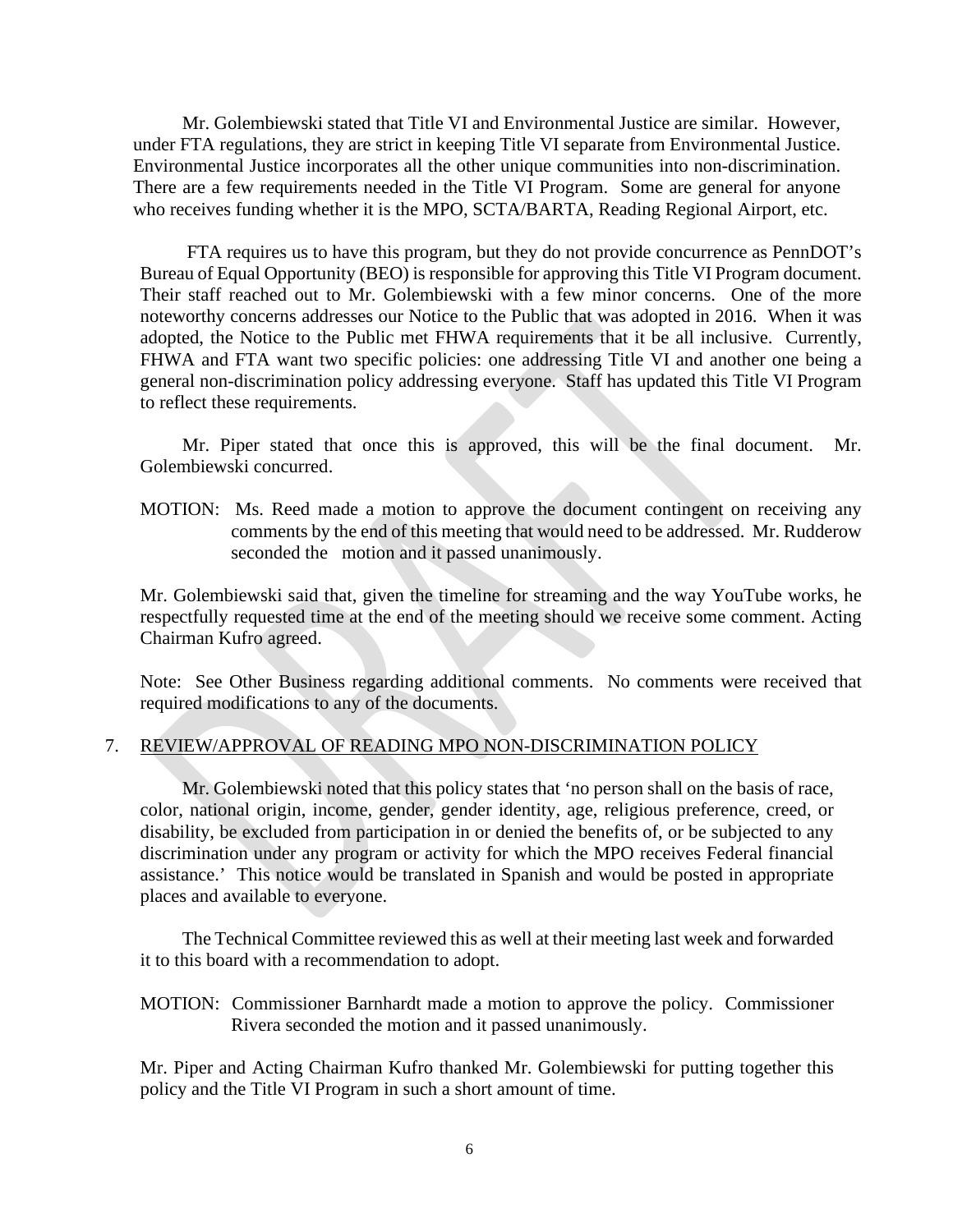#### 8. UPDATE ON RATS PARTICIPATION IN REGIONAL FREIGHT PLAN

Mr. Piper stated that it was previously discussed that we were going to join with some of our surrounding MPOs to submit a request for supplemental planning funding to PennDOT to develop a detailed freight plan that would be incorporated as an element of our Long Range Transportation Plan (LRTP).

Lehigh Valley, along with RATS, Lebanon County, Northeastern Pennsylvania Alliance (NEPA), Lackawanna and Luzerne MPOs submitted the proposal to PennDOT, and PennDOT has agreed to fund the project. This will be a \$350,000 study. \$280,000 of that money will come from PennDOT and the other \$70,000 would be divided based on population among the various MPOs that are part of this study. The project will be administered through the Lehigh Valley Planning Commission but will incorporate input from all the partners, outreach efforts, and specific recommendations for each of the participating MPO areas.

The study will look at freight movements and impediments to freight movements within those areas and identify recommendations for actions that we can take as an MPO or include in our plan. This will help to ensure we have mobility, safety, and infrastructure systems that are designed to handle the freight traffic and ensure our economic competitiveness within our region. There is growth along the I-78 corridor and expanding growth in traffic along the Rt. 61 corridor, Rt. 12 corridor, US 222 corridor and along Rt. 183. Recommendations are needed to safely accommodate this increase in growth.

Mr. Piper stated that we will be looking at roads, bridges and the impacts on freight-related rail and air cargo systems. Notification stating that funding was approved was received in the beginning of July. A meeting was held with the MPOs in the region regarding the process to organize this, which will take several months to develop the RFP, to solicit a consultant and tie down all of the legal documentation for coordination between the five MPOs. It will take approximately l8-24 months to conduct the study and for the recommendations to come back.

Mr. Hunter said that this is certainly significant that five MPOs are coming together to work together. He commended Becky Bradley from the Lehigh Valley Planning Commission, who has done the heavy lifting. We look forward to embarking with the other MPOs and sharing the information as we move forward.

## 9. UPDATE ON FFY 2023 TRANSPORTATION IMPROVEMENT PLAN DEVELOPMENT PROCESS

Mr. Piper said there are several different items related to the process that have begun. They are:

• STC Survey Results - It was mentioned in March 2021 that the State Transportation Commission kicked off the Twelve-Year Program Update by conducting a survey and holding an on-line public meeting. As part of that survey, participants had the opportunity to make specific recommendations for projects anywhere in the state. The STC compiled the results into two types of brochures: one provided results at the statewide level and the other provided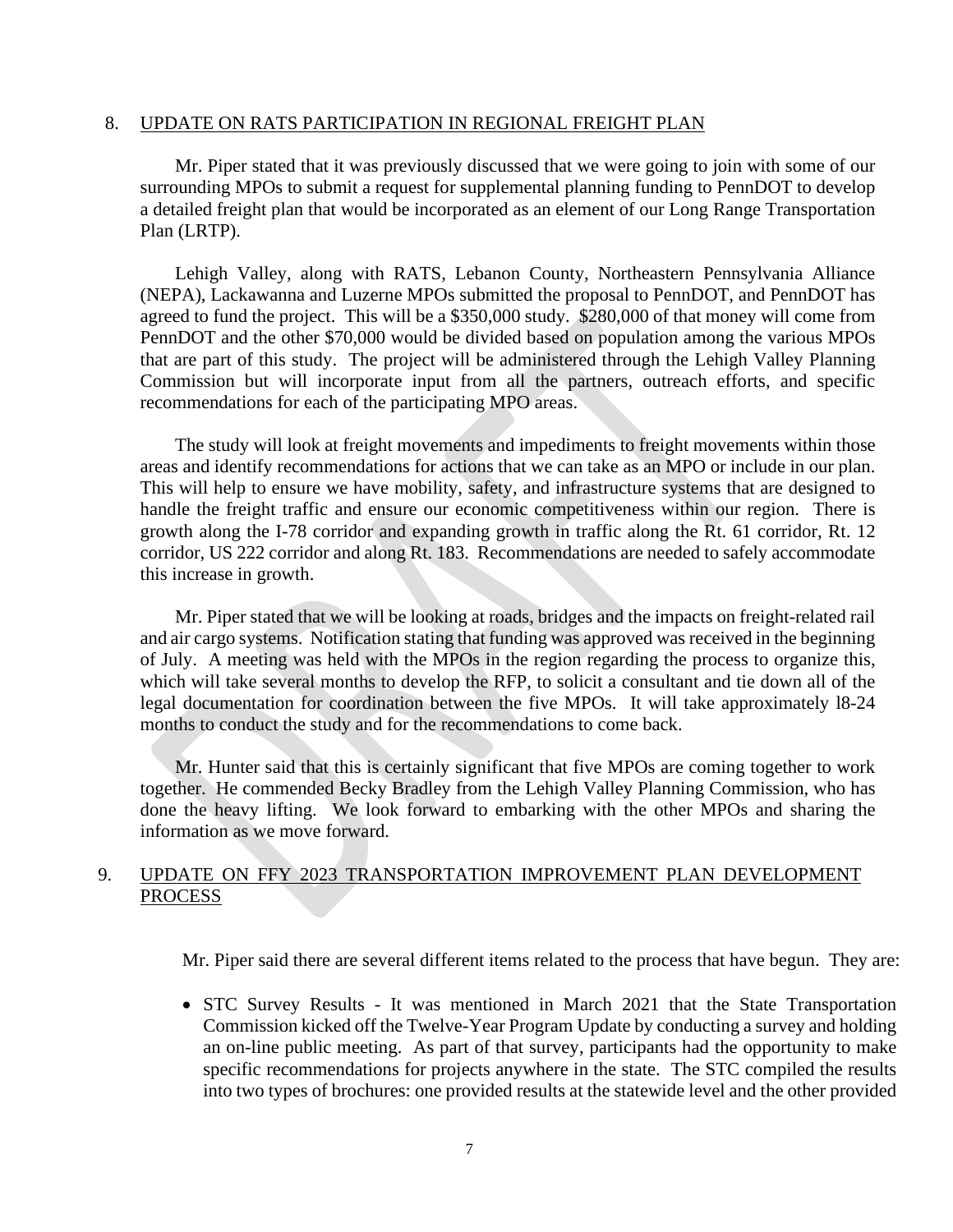results for individual MPOs. There were 153 recommendations listed in Berks County. Out of the 153 recommendations, the mapping process identified 62 of them that were considered already addressed based on projects we have incorporated into the TIP. Most of the projects recommended related to roadway issues, 6 were related to bridge, 6 related to bike and walking, 3 to transit and 4 to what recommenders identify as freight.

There were 3l3 surveys from Berks County and respondents were roughly 50% male, 45% female and 2% preferred not to answer. The average age was approximately in the 55-64 category. The main modes of transportation in order were as follows: 1) driving alone; 2) walking; and 3) aviation. Priorities were ranked as follows: 1) roadway pavement; 2) traffic flow; 3) bridges; 4) interstate highways; 5) passenger rail; 6) freight; 7) walking; 8) transit; 9) bicycling; and 10) aviation.

All these comments are used in our development of the LRTP and the TIP. The responses were reviewed, and the results were broken out project-specific by municipalities.

- General and Procedural Guidance The Draft Pennsylvania's 2023 Transportation Program General and Procedural Guidance document is now available. It identifies how an entire TIP should be put together and identifies what must be included in a TIP. This document has been approved by PennDOT and the MPOs, and the final document is anticipated to be released within the next few days.
- Financial Guidance In 2023, the update fully implements the phase-ins to apply performance-based planning and programming and life cycle costs across all 4 years of the TIP program. In the FFY 2021 TIP, the first two years, FY 2021 - 2022, were based on the old scenario. Performance-based planning and programming and life cycle costs are now based on this new guidance.

Additionally, the enhanced Interstate Program is still being carried forward. The decision was to move \$50 million a year out of the National Highway Fund and into the Interstate Program until the point it reached \$1 billion. This means that in 2021, the shift to the Interstate Program was \$50 million, in 2022 it was \$100 million, and will continue at that additional \$50 million growth rate per year until it reaches \$1 billion in FFY 2028. That had an impact on several programs.

Because there is no new federal legislation, all federal funds are assumed to be flat across all years of the program. State revenues are projected to drop by \$152 million. While there is discussion at the state and federal levels on new legislation, none of that is approved at this time, so the Financial Guidance that is being developed does not reflect any estimates for what may come out of that. With the funds being flat, we are in the range of \$1.7 billion in federal funds and another \$760 million in state funds for a total of \$2.5 billion statewide to be allocated across all the programs per year.

The different programs are formula driven. All of the information that gets fed into those formulas are updated for this Financial Guidance update which include: 20l9 Vehicle Miles Traveled (VMT), 2019 lane miles, Truck VMT, Bridge and Pavement Asset Management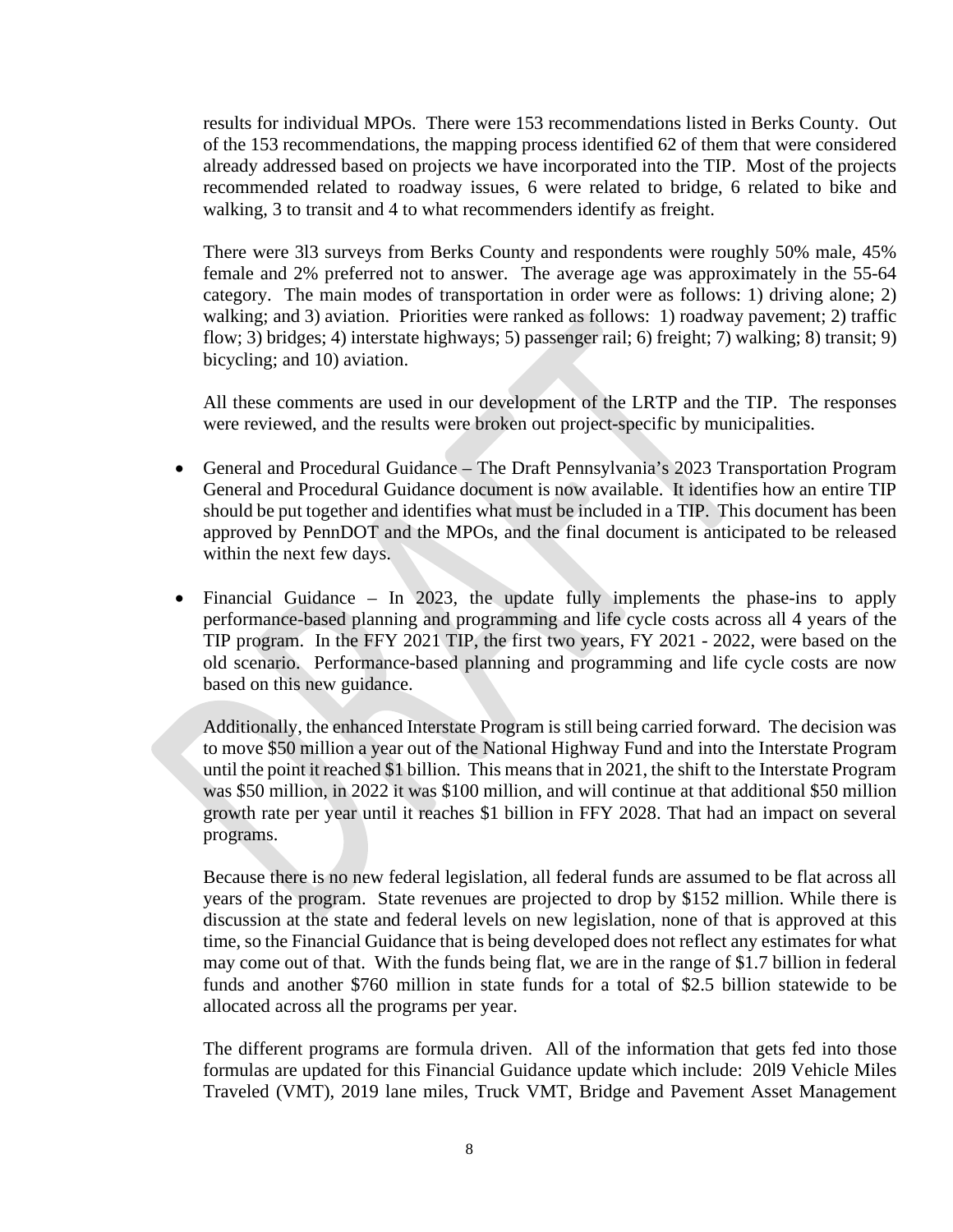Factors (which helps gauge level of need for basic maintenance), bridge deck area and crash data which focuses mainly on fatalities and serious injuries.

The National Highway Performance Program is calculated 40% towards bridges and 60% towards highways. The bridge money is calculated by 75% deck area of all bridges in the area and 25% based on the bridge Asset Management Factor. Highway funding is calculated by 25% lane miles, 25% VMT, 25% truck VMT and 25% based on Pavement Asset Management Factor.

The Surface Transportation Block Grant Program is based on 40% bridges and 60% highway. The data for the National Highway Performance Program (NHPP) only relates to roadways and bridges on the National Highway System (NHS). The STP bridge funding relates to the deck area of all bridges, while the highway portion is based on 50% lane miles, 25% VMT and 25% trucks. There is also STP Set-Aside for urban areas and one for off-system bridges based on deck area. There is local and statewide Transportation Alternatives Program (TAP) funding, which are distributed to large areas based on a formula and the remainder is retained for statewide distribution. State highway dollars are allocated based on 25% VMT, 25% truck VMT, 50% lane miles and state bridge funds are related to the proportionate value of deck area for all bridges.

Highway Safety Improvement Program funding is allocated by formula. There is a minimum of \$500,000 that goes to each planning region. \$35 million is retained statewide and the balance of dollars are allocated based on a 39:1 share of fatal and injury crashes vs. property damages only. The more fatal and serious injury crashes in a region, the higher the percentage of safety funding would be received.

As in the past, all National Highway Freight Program funding is being retained for statewide distribution to the Interstate System. The Highway Rail Grade Crossing Program is also being administered statewide as opposed to doling out small bits of money to the various regions.

CMAQ funds are based on population and a multiplier used based on air quality conformity classification as non-attainment or maintenance. Only certain areas are eligible to receive CMAQ funding. Berks County is one area that is eligible.

Federal funding is assumed for public transit funds and will be flat again based on the FAST Act. State funding will be based on the annual budgeting process. When the Turnpike contribution is terminated in FFY 2023, it is assumed funding will be picked up by a vehicle sales tax. There will be flat revenues on that side, as well.

Mr. Piper said that by reviewing the preliminary budget numbers that are available in the Financial Guidance Document, it shows all the dollars that are available by going through the formulas. It shows tables breaking out the dollars available and how the dollars break out to each of the MPOs. The areas using a population-based formula at the federal level have remained unchanged. Highway safety and CMAQ money increased slightly. TAP money was flat. Surface Transportation Urban (STU) funding, which is based on population, stayed flat.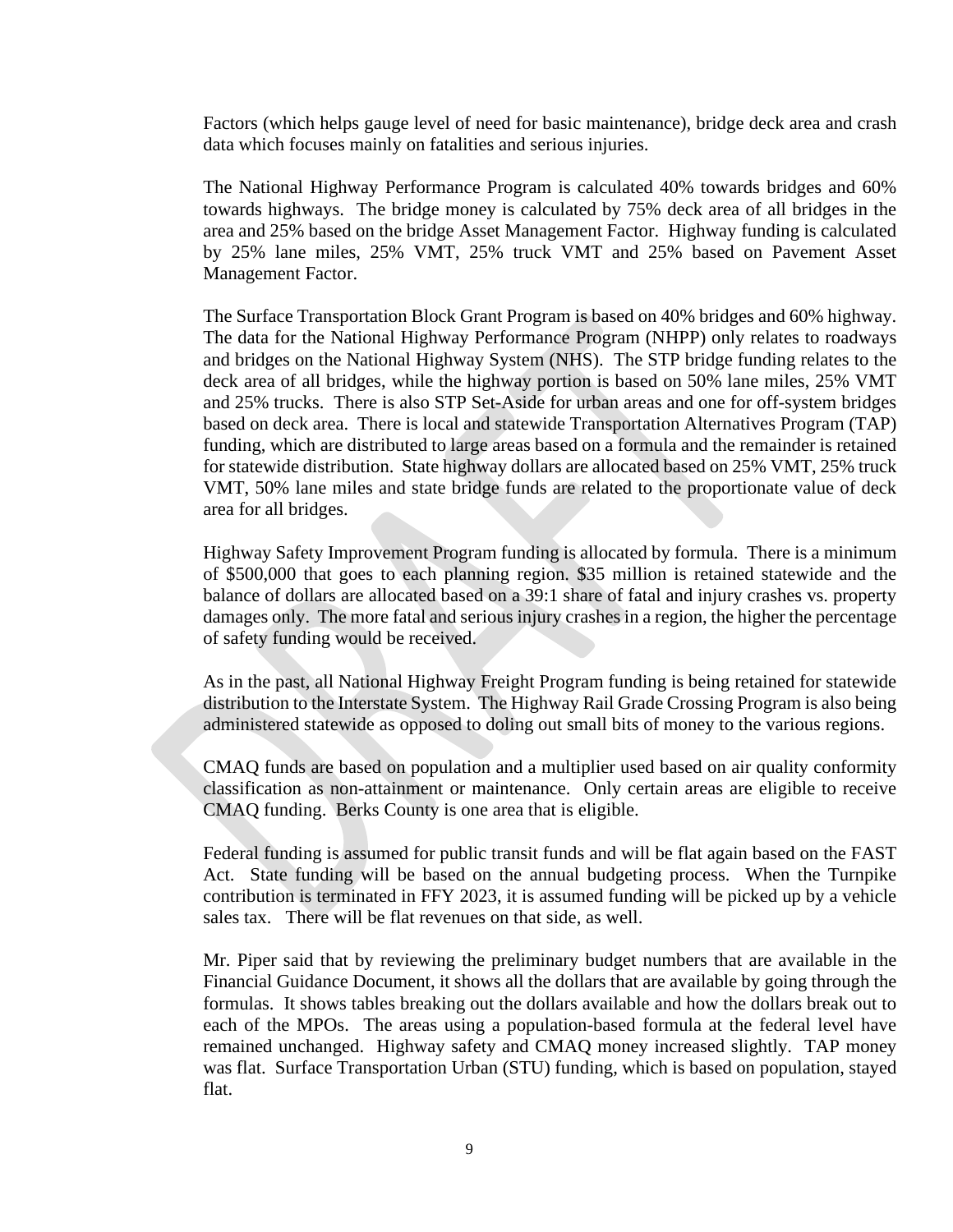Because of the update in the data that goes into the formulas, there are further reductions than what were anticipated in the NHPP funding. The range was from 4.5%-17% of anticipated changes in NHPP funding. There were minor changes in Surface Transportation Program (STP) funding. State dollars flatten out and we are still losing in that phase. State bridges are losing approximately l5% a year. Over the course of the l2 years that would be covered by this program update, \$23 million would be lost based on the prior program. It is 4.7% per year lower in the aggregate over what was looked at.

There will be problems with project costs that will be growing at a rate of 3% or more against a budget that is dropping at nearly 5% per year. All the MPOs met on June 29, 2021 to review both the General and Procedural Guidance and the Financial Guidance. There was consensus to approve them and final documentation of both should be issued within the next few weeks. If new money is made available, it goes back into the top of the formula and gets re-allocated. This applies at both the state and federal level.

## 10. UPDATE ON NEW TRANSPORTATION ALTERNATIVES PROGRAM FUNDING **CYCLE**

Mr. Piper stated that we are in the new funding cycle for Transportation Alternatives Set-Aside program funding. The program kicked off in June and is accepting applications through October 15, 2012. The process has not changed much from the past as far as eligibility, projects, and the formula. The application process has changed. One of the most significant changes is the fact that, in the past, an applicant had until the final deadline to put an application together then submit it. It was recommended that they coordinate with the MPO and the District but that did not always occur. That resulted with some projects making it into the system that were inappropriate or had issues. The project submission process for municipalities/applicants is changed to require registration if they are intending to apply. A pre-application is due by August 16, 2021. Following the pre-application submission, they will be scheduled to meet with PennDOT and the MPO. There will be an opportunity to either revise or withdraw their application. A final application is due on October l5, 2021. Once those final applications are in, they are back on the normal schedule where they are reviewed locally for those that fall within our area, and at the statewide level for the other funds.

 Mr. Piper said that, locally, there is \$278,000 per year that we can distribute to project. The state has approximately \$18 million to distribute under the statewide program.

#### 11. COMMUTER SERVICES UPDATE

 Mr. Boyer stated that Commuter Services is a program of the Susquehanna Transportation Regional Partnership across nine counties in South Central Pennsylvania.

 Mr. Boyer stated that the Monthly Activity Report is provided to the Board of Directors monthly. There is an increase number of blue- and white-collar businesses opening their doors again. The outreach staff is moving from a 100% virtural outreach to a mixture of on-site and virtural events. There were 82 new members during the month of June from our partner and employer organizations that joined into the Commuter Services of PA system and are tracking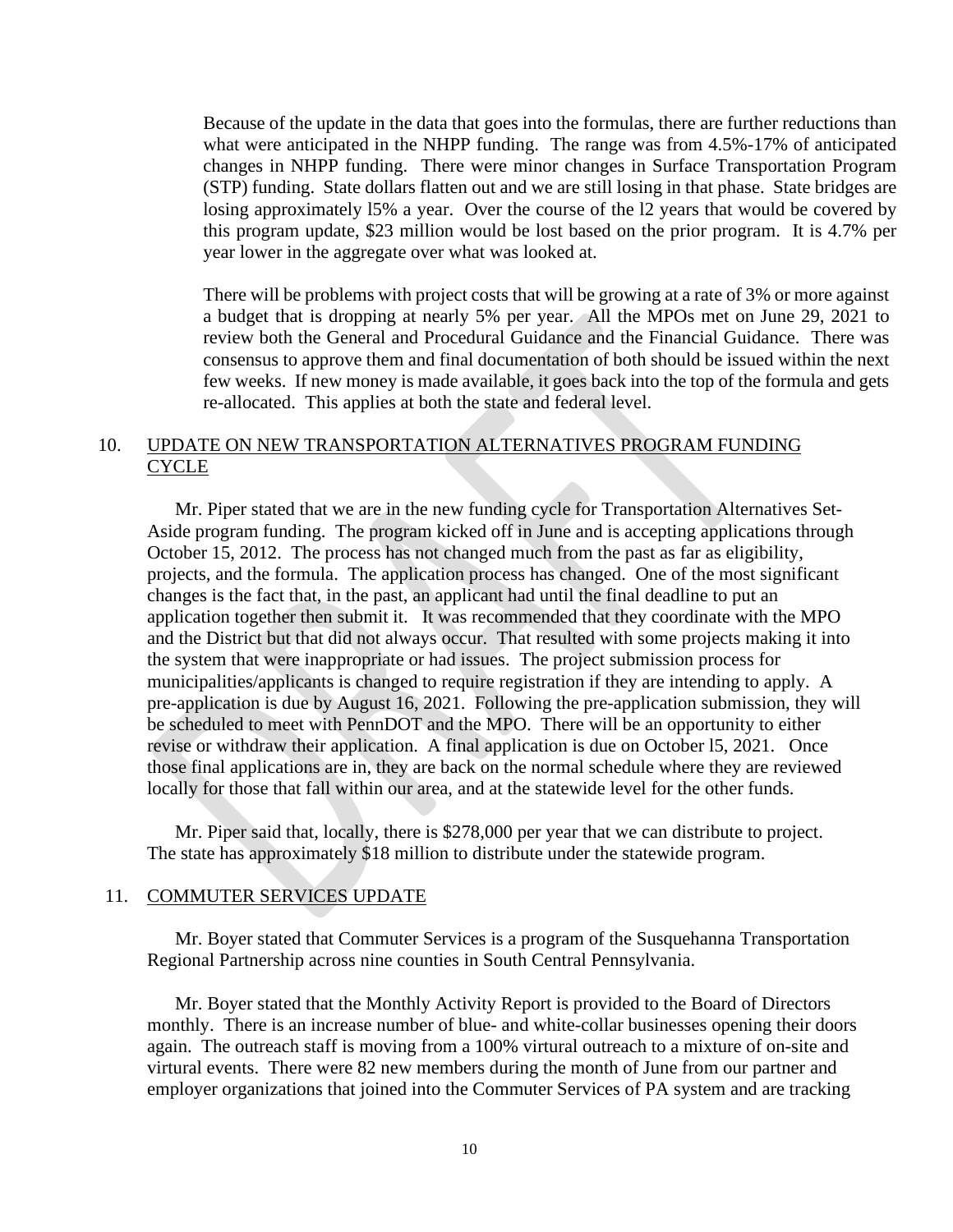trips. \$98,000 was saved by the commuters that used a green mode of transportation rather than driving by themselves in a car. A large majority of this money saved is a result of the teleworking community that is either remaining teleworking as we move out of COVID-19 or is slowly transitioning back into their other mode of transportation.

As teleworking decreases, there are increases in transit, as well as carpooling and vanpooling. Vanpooling is becoming more important as employers have an increase in open vacancies. It is more economical to pay for or subsidize a van rather than to train and retrain people for a job.

 Some of the companies that Commuter Services met with this month include BARTA, Boscov's, EI Berks, Gage Personnel, Godiva Chocolates, Belco Community Credit Union and Sweet Street Desserts.

 A regional Bike Share Initiative was completed with other counties. An RFI was put out to help other counties find a replacement for the now defunct Zagster Bike Share. Tandem replied and several communities in various counties are already engaged with them. The process is very informative and aids other localities in finding a bike share program in their respective areas.

## 12. DISCUSSION OF DRAFT READING MPO BYLAW UPDATE

Mr. Piper stated that it has been a very long time since the bylaws were updated. There was an effort this year to make changes, which are highlighted on the handout. The majority are to accommodate what we have been doing over the last year or so, which is to allow for online meetings, and voting virtually as opposed to in-person voting.

 Mr. Piper wanted to provide a copy of the draft to members to preview and see if there is anything else members recommended for incorporation into these bylaws before they are formally approved. Comments should be received within the next 30 days to bring recommendations back for changes at the September 2021 meeting. There are changes developing, because of COVID-19, related to resuming in-person meetings and potentially looking at hybrid meetings. The guidelines and regulations will be evaluated and related as the information becomes available. The guidance will need to be incorporated into the revised bylaws and presented to the board.

## 14. OTHER BUSINESS

- Mr. Piper stated that, it was announced last week that there were five municipalities in Berks County that received funding under the Green Light Go Program. All the projects are related to receiving funds to upgrade traffic signal controllers and redo timing within their municipalities. It is good to see the municipalities applying for things that help improve the flow of traffic and safety along the corridors in Berks County.
- Mr. Golembiewski stated that there were comments regarding Title VI Program from Rev. Evelyn Morrison. She is a local advocate from Reading, PA. The first comment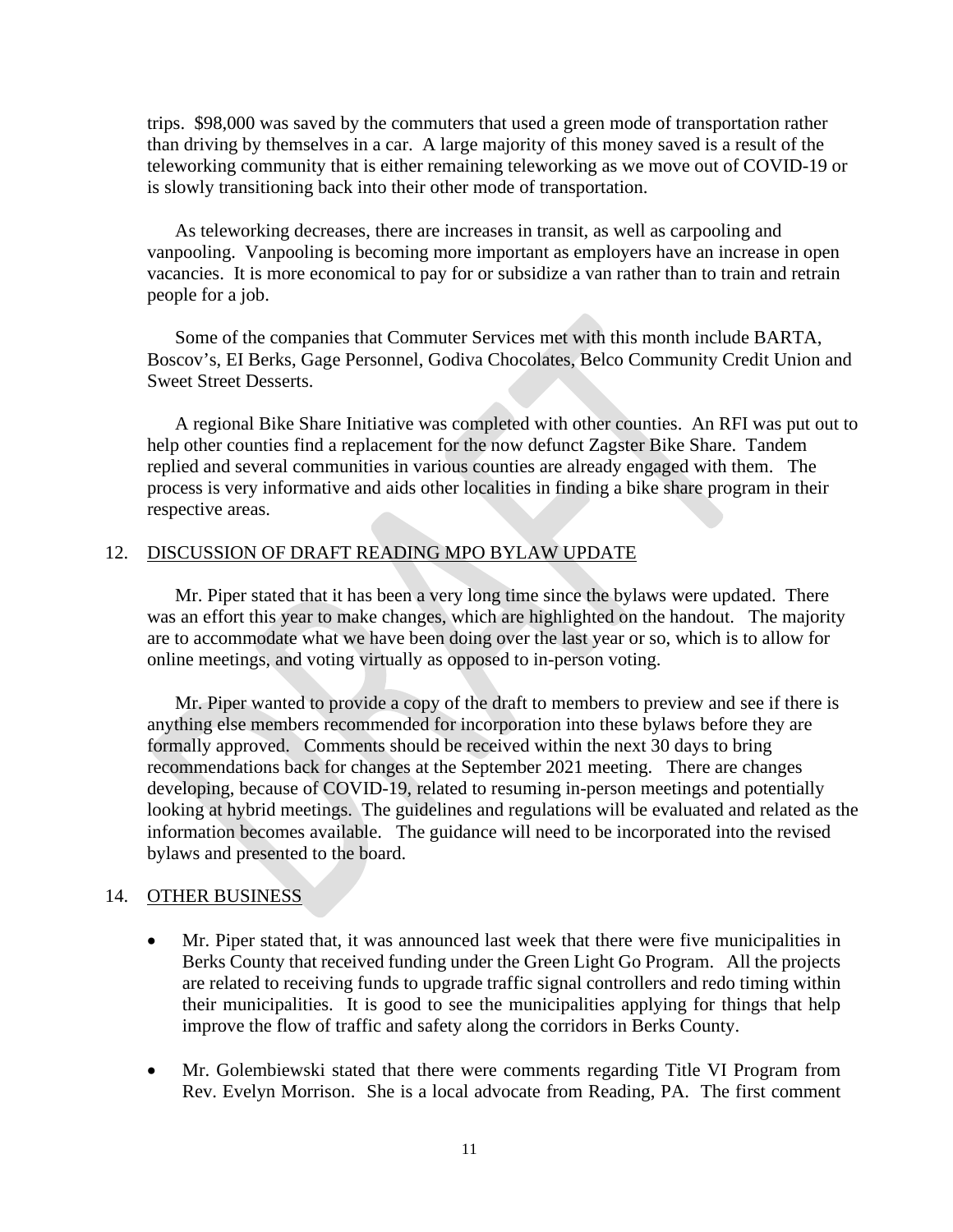was a question: What was the review timeline on the Title VI Program? Mr. Golembiewski's response was that there was no specific review timeline. We were informed by FTA of the need for this program back in March 2021, but no timeline was attached. We discussed the requirements at the March MPO meetings, both Technical and Coordinating meetings, which were public meetings, reviewed the program in depth at the May MPO meetings, both Technical and Coordinating (both public meetings), and adopted this afternoon.

Rev. Evelyn Morrison's second comment: "We are not having any input before the vote. There is a lag time after our comments are typed." Mr. Golembiewski's response was that the vote was taken and subject to comments received from the public. He spoke with her during the week by phone and e-mail. He will be in touch with her if there are any other concerns and they will be brought to this board. No follow-up comments were received.

• Acting Chairman Kufro asked if the next meeting on September 16th will be a combined meeting of the Coordinating and Technical Committees. Mr. Piper said no because of COVID-19. The meetings were set up this year to be separate and virtual. With changing regulations coming out, we may need to adjust that. He is anticipating the meetings will remain virtual through the end of this year. The goal would be that, if we could develop the capabilities, Mr. Piper would like to conduct hybrid meetings to provide the opportunity for as many people as possible to attend the meetings but have them available online as well. Details need to be worked out as we move forward.

Acting Chairman Kufro stated that PennDOT will be opening offices in August for employees but are being advised to limit meeting sizes for now. He suggested keeping the meetings modified by attending in person or virtual for now. Mr. Piper noted the information will be passed out when available. The Coordinating Committee meeting is September 16, 2021 at 1:00 PM. There is a Technical Committee meeting scheduled for August 2021. He is not sure if that meeting is needed.

Mr. Rudderow stated that joint meetings had been held at the airport in the past and that the space might provide for smaller committee meetings. There is plenty of space and is available to keep as an option.

• Acting Chairman Kufro stated he has been filling in for Mr. Rebert, who has been Acting District Executive in District 6. He will be returning to District 5 on July 26, 2021. Acting Chairman Kufro expects to be chairing the next Technical Committee meeting and expects Mr. Rebert to be back as Chairman of the Coordinating Committee meeting in September.